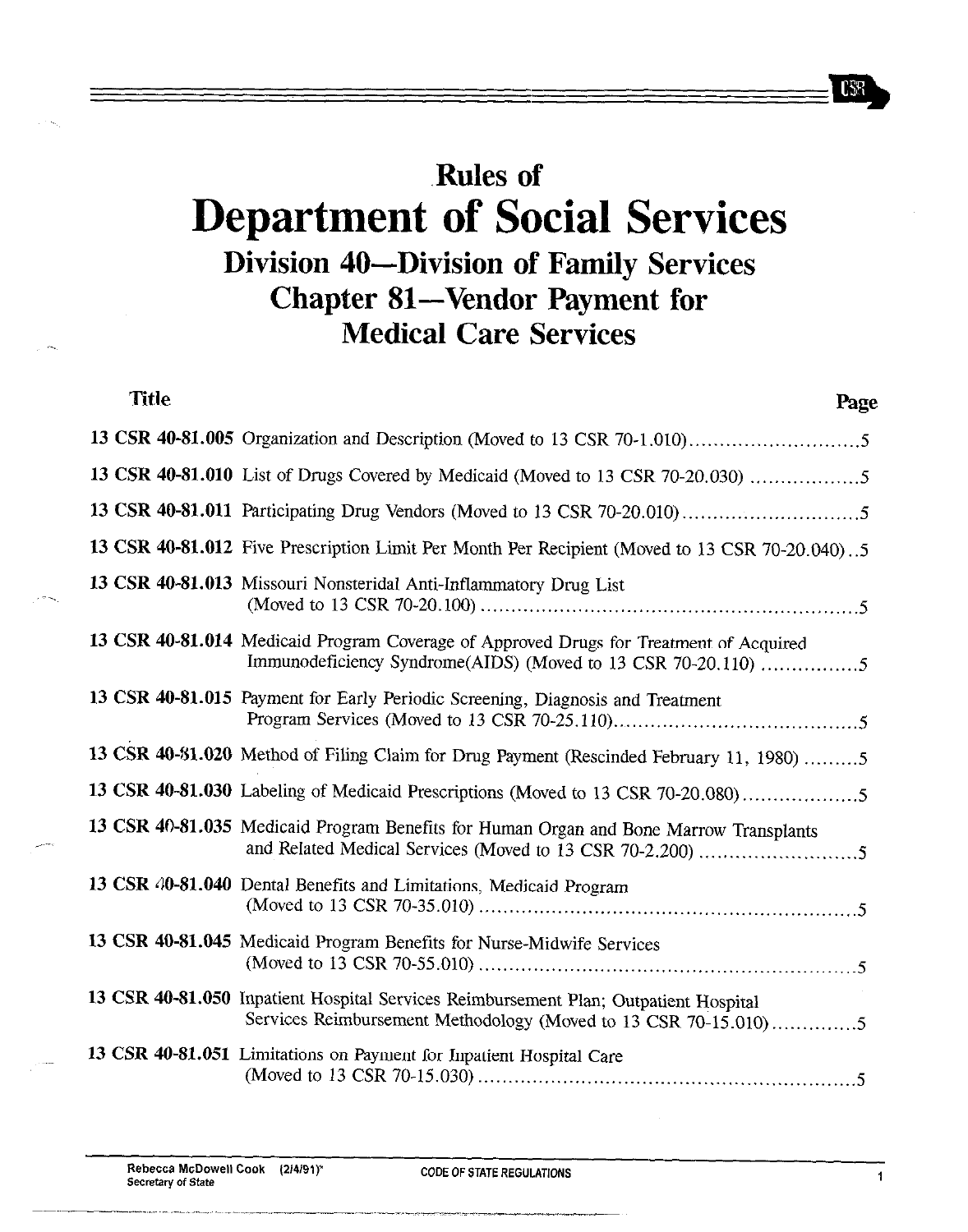## $C38$

| 13 CSR 40-81.052 Second Opinion Requirement Before Nonemergency Elective                                                                                 |
|----------------------------------------------------------------------------------------------------------------------------------------------------------|
| 13 CSR 40-81.053 Inpatient Hospital Psychiatric Services for Individuals Under Age Twenty-One                                                            |
| 13 CSR 40-81.054 Copayment and Coinsurance for Certain Medicaid-Covered Services                                                                         |
| 13 CSR 40-81.055 Copayment for Pharmacy Services (Moved to 13 CSR 70-4.051)                                                                              |
|                                                                                                                                                          |
| 13 CSR 40-81.057 Home Health Care Services Reinbursement (Moved to 13 CSR 70-90.020)5                                                                    |
| 13 CSR 40-81.060 Obtaining Information From Providers of Medical Services                                                                                |
| 13 CSR 40-81.070 Length of Time for Submitting Claims (Rescinded April 11, 1980)5                                                                        |
| 13 CSR 40-81.071 Timely Filing and Processing of Claims, Medicaid Program                                                                                |
| 13 CSR 40-81.080 Reasonable Cost-Related Reimbursement Plan for Long-Term Care                                                                           |
| 13 CSR 40-81.081 Prospective Reimbursement Plan for Long-Term Care                                                                                       |
| 13 CSR 40-81.082 Limitation on Allowable Capital Cost Overruns for New Institutional<br>Health Services in Title XIX Reimbursement Rate Setting          |
| 13 CSR 40-81.083 Prospective Reimbursement Plan for Nonstate Operated Facilities                                                                         |
| 13 CSR 40-81.084 Evaluation and Assessment Measures for Title XIX Residents                                                                              |
| 13 CSR 40-81.085 Prospective Reimbursement System for Long-Term Care                                                                                     |
|                                                                                                                                                          |
| 13 CSR 40-81.090 Duty of Medicaid Participating Hospitals and Other Vendors to Assist<br>in Recovering Third Party Payments (Moved to 13 CSR 70-3.040) 5 |
| 13 CSR 40-81.092 Required Reporting of Injuries Received by Title XIX Recipients                                                                         |
|                                                                                                                                                          |

--

 $\mathcal{L}_{\text{max}}$ 

 $\sim 10^{-1}$ 

 $\label{eq:1} \begin{split} \mathcal{L}_{\text{max}}(\mathcal{L}_{\text{max}},\mathcal{L}_{\text{max}},\mathcal{L}_{\text{max}},\mathcal{L}_{\text{max}},\mathcal{L}_{\text{max}}), \end{split}$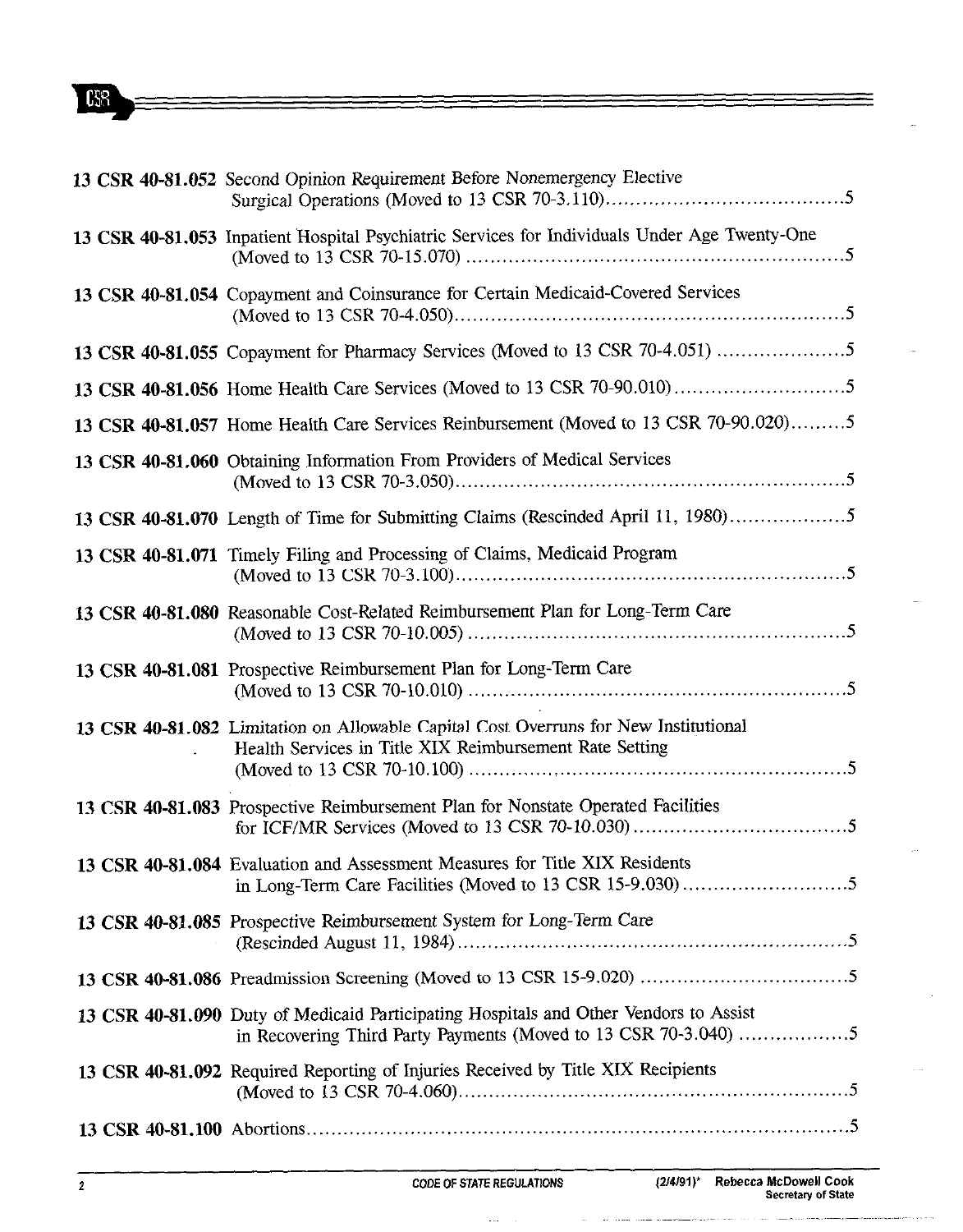## $C58$

|  | 13 CSR 40-81.110 Quality Standards for Approving Manufacturers for the Medicaid Drug            |
|--|-------------------------------------------------------------------------------------------------|
|  |                                                                                                 |
|  |                                                                                                 |
|  |                                                                                                 |
|  |                                                                                                 |
|  | 13 CSR 40-81.140 Procedures for Medical Services Provider Hearings (Moved to 13 CSR 70-4.030) 6 |
|  | 13 CSR 40-81.141 Eligibility Corrective Action Recipient Payment (Moved to 13 CSR 70-4.040) 6   |
|  | 13 CSR 40-81.150 Computer-Generated Drug Pricing Tape (Moved to 13 CSR 70-20.070)               |
|  | 13 CSR 40-81.160 Sanctions for False or Fraudulent Claims for Title XIX Services                |
|  | 13 CSR 40-81.161 Computation of Provider Overpayment by Statistical Sampling                    |
|  | 13 CSR 40-81.162 Procedures for Evaluation of Appropriate Hospital Admissions and               |
|  |                                                                                                 |
|  | 13 CSR 40-81.170 Optical Care Benefits and Limitations, Medicaid Program                        |
|  | 13 CSR 40-81.180 Payment Method for General Relief Recipient Hospital Outpatient Services       |
|  | 13 CSR 40-81.181 Scope of Medical Services for General Relief Recipients                        |
|  | 13 CSR 40-81.190 Limitations on Payment of Out-of-State Nonemergency Medical Services           |
|  | 13 CSR 40-81.195 Title XIX Procedure of Exception to Medical Care Services Limitations          |
|  | 13 CSR 40-81.200 Title XIX Recipient Lock-In Program (Moved to 13 CSR 70-4.070)                 |

 $=$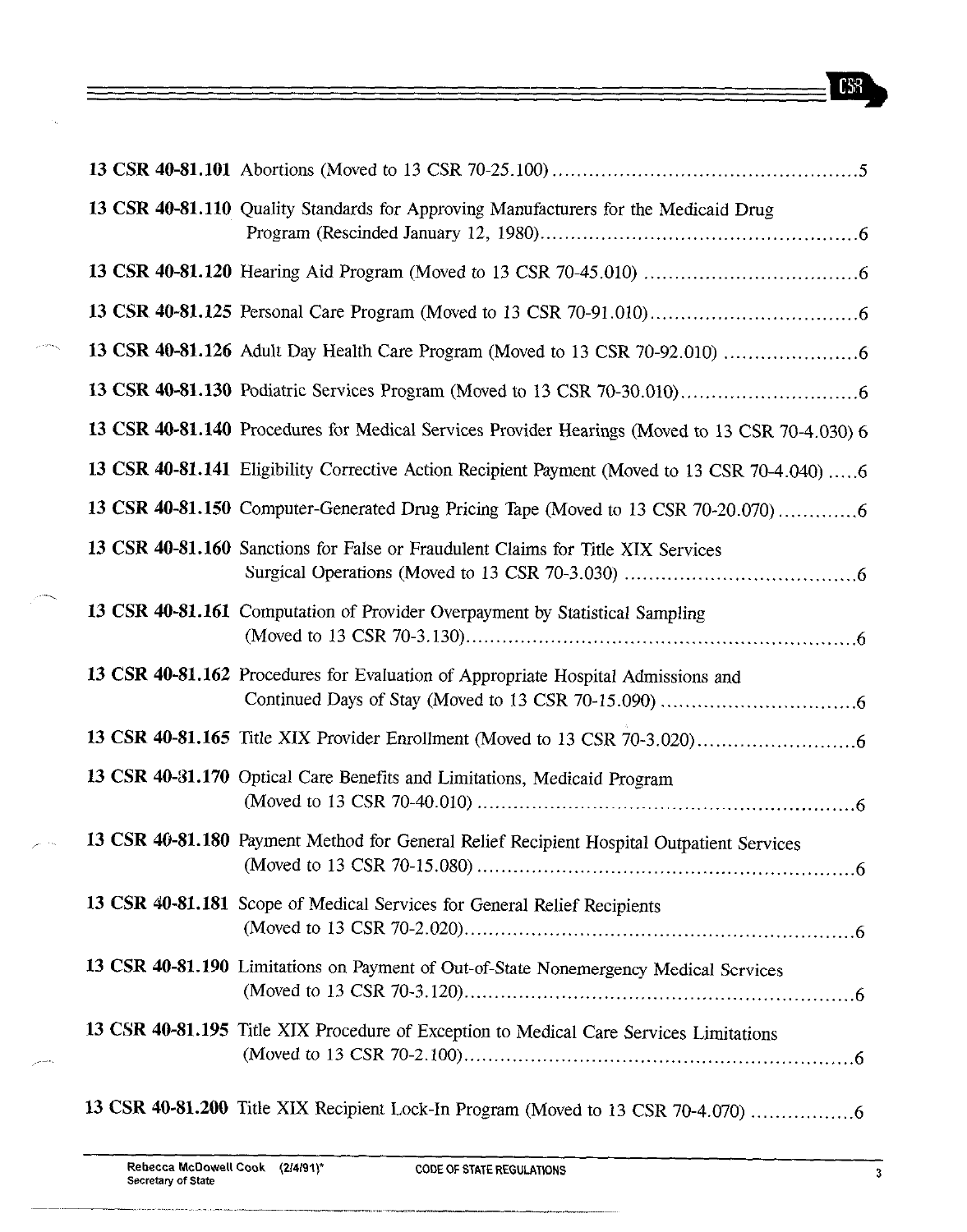. .

Title 13-DEPARTMENT OF<br>SOCIAL SERVICES Division 40-Division of Family Services Chapter 81-Vendor Payment for  $\mathbf{M}$  Chapter Sl-Vendok Payment for Medical Care Services 13 CSR 40-81.005 Organization and Description  $\sqrt{9}$ 13 CSR 40-81.010 List of Drugs Covered by Medicando  $(0, 0, 0, 0, 0)$ 13 CSR 40-81.011 Participating Drug Ven- $\overline{\mathbf{a}}$  $\sqrt{M}$ 13 CSR 40-81.012 Five Prescription Limit  $A$ <sub>per a</sub>  $A$ <sub>p</sub>  $A$ <sub>p</sub>  $A$ <sub>p</sub>  $A$ <sub>p</sub>  $A$ <sub>p</sub>  $A$ <sub>p</sub>  $A$ <sub>p</sub>  $A$ <sub>p</sub>  $A$ <sub>p</sub>  $A$ <sub>p</sub>  $A$ <sub>p</sub>  $A$ <sub>p</sub>  $A$ <sub>p</sub>  $A$ <sub>p</sub>  $A$ <sub>p</sub>  $A$ <sub>p</sub>  $A$ <sub>p</sub>  $A$ <sub>p</sub>  $A$ <sub>p</sub>  $A$ <sub>p</sub>  $A$ <sub>p</sub>  $A$ <sub>p</sub>  $A$ <sub>p</sub>  $A$ <sub>p</sub>  $A$ <sub>p</sub>  $A$ <sub>p</sub>  $A$ <sub>p</sub>  $A$ <sub>p</sub>  $A$ <sub>p</sub>  $A$ <sub>p</sub>  $($   $\cdots$   $\cdots$   $\cdots$   $\cdots$   $\cdots$   $\cdots$   $\cdots$   $\cdots$ 13 CSR 40-81.013 Missouri Nonsteroidal<br>Anti-Inflammatory Drug List  $\Delta t$  and to 12 CFB 70.30 100.  $(1 - 1)$  -  $(1 - 1)$  is  $(100)$ 13 CSR 40-81.014 Medicaid Program Cov- $\alpha$  $\overline{\text{Area}}$  $\alpha$ (Moved to 13 CSR 70-20.110)  $\alpha$ <sup>3</sup> Correction  $\mathbf{D}^*$ .  $\alpha$   $\mathbf{D}^*$ odic Screenixg, Diagnosis and Treatment Program Services  $($   $($   $($   $)$   $($   $)$   $($   $)$   $($   $)$   $($   $)$   $($   $)$   $($   $)$   $($   $)$   $($   $)$   $($   $)$   $($   $)$   $($   $)$   $($   $)$   $($   $)$   $($   $)$   $($   $)$   $($   $)$   $($   $)$   $($   $)$   $($   $)$   $($   $)$   $($   $)$   $($   $)$   $($   $)$   $($   $)$   $($   $)$   $($  13 CSR 46-81.020 Method of Filing Claim<br>for Drug Payment  $f_{\text{R}}$  and  $f_{\text{R}}$  is a set of  $\mathbb{R}$  .  $(8.41111124 \times 10^{21} \text{cm}^2)$  T<sub>1</sub>, 1980) 13 CSR 40-81.030 Labeling of Medicaid Prescriptions (Moved to 13 CSR 70-20.080) 13 CSR 40-81.035 Medicaid Program Ben-Transplants and Related Medical Services 13 CSR 40-81.040 Dental Benefits and Limitations, Medicaid Program (Moved to 13 CSR 70-35.010) 13 CSR 40-81.045 Medicaid Program Benefits for Nurse-Midwife Services (Moved to 13 CSR 70-55.010) 13 CSR 40-81.050 Inpatient Hospital Services Reimbursement Plan; Outpatient Hospital Services Reimbursement Methodology (Moved to 13 CSR 70-15.010) 13 CSR 40-81.051 Limitations on Payment for Inpatient Hospital Care (Moved to 13 CSR 70-15.030) 13 CSR 40-81.052 Second Opinion Requirement Before Nonemergency Elec-<br>tive Surgical Operations tive ouigical Operation (Moved to 13 CSR 70-3.110) 13 CSR 40-81.053 Inpatient Hospital Psychiatric Services for Individuals Under Age Twenty-One (Moved to 13 CSR 70-15.070) 13 CSR 40-81.054. Copayment and Coinsurance for Certain Medicaid-Covered<br>Services Services  $(4.0,0.00)$  to 13 CSR  $(0.4,0.00)$ 13 CSR 40-81.055 Copayment for Pharma-cy Services cy Services  $(4.010 \text{ m}) \cdot 13 \cdot \text{C} \cdot \text{C} \cdot \text{C} \cdot \text{C} \cdot \text{C} \cdot \text{C} \cdot \text{C} \cdot \text{C} \cdot \text{C} \cdot \text{C} \cdot \text{C} \cdot \text{C} \cdot \text{C} \cdot \text{C} \cdot \text{C} \cdot \text{C} \cdot \text{C} \cdot \text{C} \cdot \text{C} \cdot \text{C} \cdot \text{C} \cdot \text{C} \cdot \text{C} \cdot \text{C} \cdot \text{C} \cdot \text{C} \cdot \text{C} \cdot \text{C} \cdot \text{C} \$ 13 CSR 40-81.056 Home Health Care Services vices  $(10,0000,001)$  CSR  $(0,90,010)$ 13 CSR 40-81.057 Home Health Care Services Reimbursement (Moved to 13 CSR 70-90.020) 13 CSR 40-81.060 Obtaining Information From Providers of Medical Servicces (Moved to 13 CSR 70-3.050) 13 CSR 40-81.070 Length of Time for Sub-13 CSR 40-81.071 Timely Filing and Processing of Claims, Medicaid Program (Moved to 13 CSR 70-3.100) 13 CSR 40-81.080 Reasonable Cost-Related Reimbursement Plan for Long-Term Care (Moved to 13 CSR 70-10.005) 13 CSR 40-81.081 Prospective Reimbursement Plan for Long-Term Care (Moved to 13 CSR 70-10.010) 13 CSR 40-81.082 Limitation on Allowable Capital Cost Overruns for New Institutional Health Services in Title XIX Reimbursement Rate Setting (Moved to 13 CSR 70-10.100) 13 CSR 40-81.083 Prospective Reimbursement PIan for Nonstate Operated Facilities for ICF/MR Services (Moved to 13 CSR 70-10.030) 13 CSR 40-81.084 Evaluation and Assessment Measures for Title XIX Residents in Long-Term Care Facilities (Moved to 13 CSR 15-9.030) 13 CSR 40-81.085 Prospective Reimbursement System for Long-Term Care (Rescinded August 11, 1984) 13 CSR 40-81.086 Preadmission Screening (Moved to 13 CSR 15-9.020) 13 CSR 40-81.090 Duty of Medicaid Participating Hospital and Other Vendors to Assist in Recovering Third party Payments (Moved to 13 CSR 70-3.040) 13 CSR 40-81.092 Required Reporting of Injuries Received by Title XIX Recipients (Moved to 13 CSR 70-4.060) 13 CSR 40-81.100 Abortions Emergency rule filed July 7, 1977, effective July 17, 1977, expired Ocr. 15, I977

13 CSR 40-81.101 Abortions (Moved to 13 CSR 70-25.100)

 $S$ ecretary of State CODE OF STATE REGULATIONS and  $S$ 

mitting Claims

 $(4.666 \text{ mJg} \cdot \text{Fp} \cdot \text{F1}, 1980)$ 

 $T_{\text{Coul}}$  to  $12.70\text{m}$   $70.00\text{m}$ .

Rebecca McDowell Cook (2/4/91)\*<br>Secretary of State

 $\frac{1}{2}$  . The 13 CSR 70-2.200)